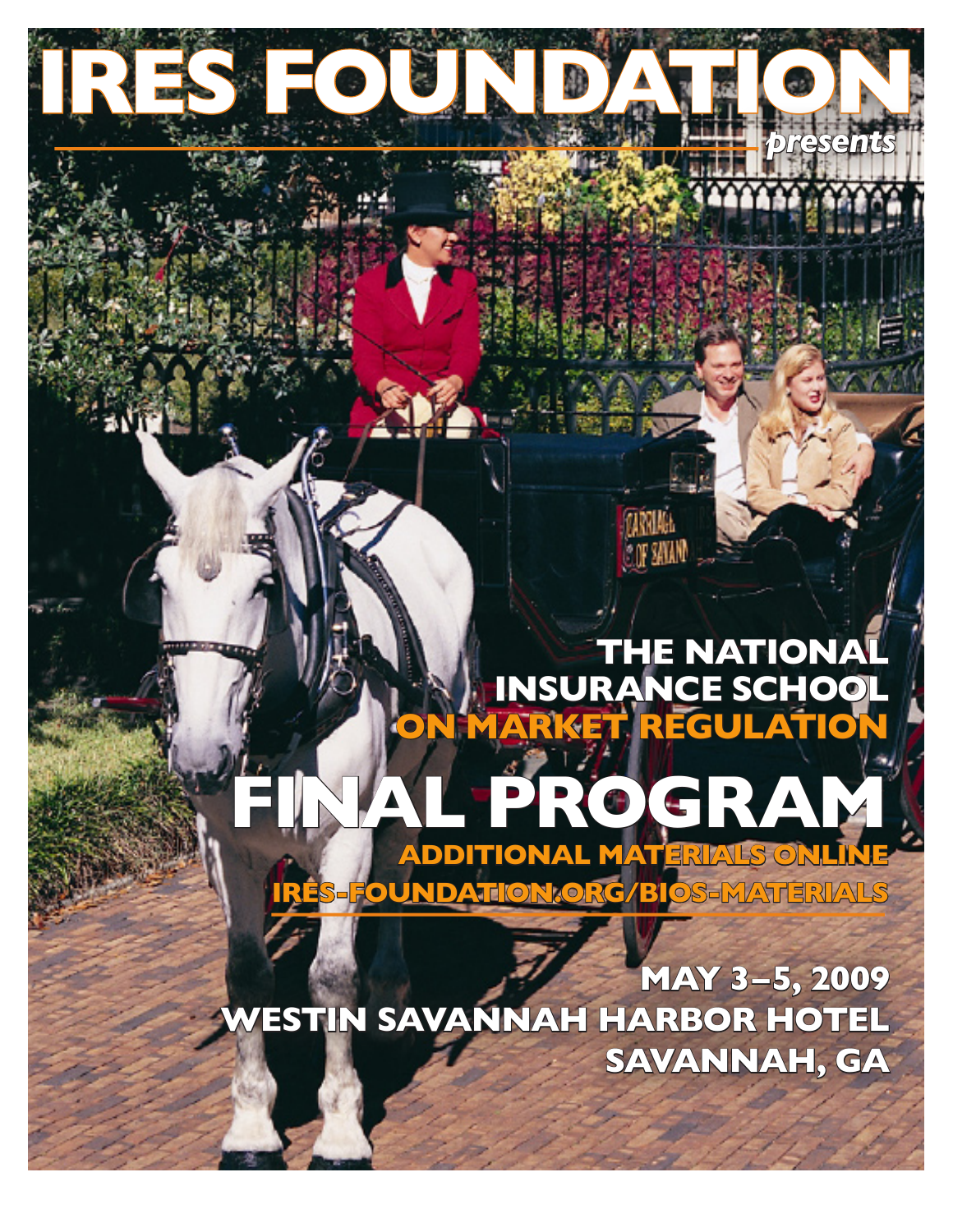## **S C HOOL A GENDA**

#### **SUNDAY, MAY 3, 2009**

| 4:00 - 6:30 pm Registration Open         |
|------------------------------------------|
| <b>FOYER</b>                             |
| 5:00 pm. Exhibitor Showcase Reception    |
| <b>FOYER</b>                             |
| Hosted by Fireman's Fund Insurance Co.   |
|                                          |
| <b>HARBOR BALLROOM</b>                   |
| 5:30 - 6:30 pm First-timer Reception     |
| <b>HARBOR BALLROOM</b>                   |
| Hosted by Sonnenschein, Nath & Rosenthal |
| 6:30 - 8:00 pm Welcome Reception         |
| <b>HARBOR LAWN</b>                       |
| (BACK-UP HARBOR BALLROOM)                |
| Hosted by Nelson Levine de Luca & Horst; |
| Sonnenschein, Nath & Rosenthal           |

#### **MONDAY, MAY 4, 2009**

Exhibitor Showcase ............................. FOYER **7:30 am . . . . . . . . . . REGISTRATION & COFFEE SERVICE FOYER**

(Sign up for private appointments)

#### **8:00 am . . . . . . . . . . . . . . . . . . . . . . .OPENING SESSION GRAND BALLROOM**

| David KeneppIRES Foundation Chair |  |
|-----------------------------------|--|
| Jo LeDuc  IRES President          |  |
|                                   |  |

#### **Welcome Keynote Address**

#### **John Oxendine**

Georgia Insurance & Safety Fire Commissioner **Paul DeAngelo Memorial Award** John Mancini, IRES Foundation Board

#### **Introduction of the Faculty**

David Kenepp, IRES Foundation Board

**9:00 am. . . . . . . . . . . . . . . . . . . . . . . . . . . . Coffee Break**

#### **9:15 am . . . . . . . . . . . . . . . . . . DON'T TOUCH MY DATA GRAND BALLROOM**

Privacy, data protection, and security. Protect your company's assets. Learn what can happen when you least expect it. Featuring: Bill Paukovitz, Fireman's Fund Moderator: Carol Newman, CA State Compensation Fund

10:15 am ........................Business Break

**10:30 am . . . . . . . . . . . . . . . . . . . . . FEATURED SPEAKER Roger Sevigny, NAIC PRESIDENT NEW HAMPSHIRE INSURANCE COMMISSIONER GRAND BALLROOM**

#### **11:00 am . . . . . . . . . . . . . . . . . . . . . . . .METRICS MANIA GRAND BALLROOM**

Learn how other compliance professionals measure success and justify their existence. Featuring: Damian Sepanik, Zurich American; Tracy Arney, Golden Rule; Cheryl Davis, Nationwide; Tim Cercelle, Deloitte; Moderator: Mark LeMaster, Safe Auto

#### **STATE SPOTLIGHT**

| California & Illinois BALLROOM E      |  |
|---------------------------------------|--|
| New Jersey & West Virginia BALLROOM F |  |

**12:00 pm. . . . . . . . . . . . . . . . . . . LUNCH ON YOUR OWN**

#### **1:30 pm. . . . . . . . . . . . . . THE MARCH TO WASHINGTON GRAND BALLROOM**

The federal government's reaction to the fnancial crisis will directly affect the insurance industry. Washington insiders explain. Featuring: Thomas Glassic, Counsel Committee on Finance, U.S. House of Representatives; Terri Vaughn, NAIC Chief Executive Officer, Moderator: Brian Atchinson, IMSA

#### **2:45 pm. . . . . . . . . . . . . . . . . . . . . . . . . . LET'S GO GREEN GRAND BALLROOM**

A panel of company executives share the latest ideas for reducing the footprint of market regulation, including internal company practices, climate risk reporting, and working with regulators. Moderator: Damian Sepanik, Zurich American

#### **STATE SPOTLIGHT**

Indiana & Louisiana . . . . . . . . . . . . . . . . . .**BALLROOM E** Maryland & Mississippi . . . . . . . . . . . . . . . .**BALLROOM F**

**3:45 pm. . . . . . . . . . . . . . . . . . . . . . . . . . .Business Break**

#### **4:00 pm. . . . . . . . . . YOU WANT IT KEPT CONFIDENTIAL? GRAND BALLROOM**

Learn how to protect sensitive information provided to state regulators. Trade secrets, attorney-client and self-evaluative privilege will all be explained. Featuring: Carol Mihalik, (IN); Moderator: Sue Stead, Nelson Levine deLuca & Horst

#### **STATE SPOTLIGHT**

Nebraska & Ohio. . . . . . . . . . . . . .**GRAND BALLROOM E** Pennsylvania & South Carolina . **GRAND BALLROOM F**

**5:00 - 6:15 pm . . . . EXHIBITOR SHOWCASE RECEPTION**  *Hosted by Baker, Donelson, Bearman, Caldwell & Berkowitz*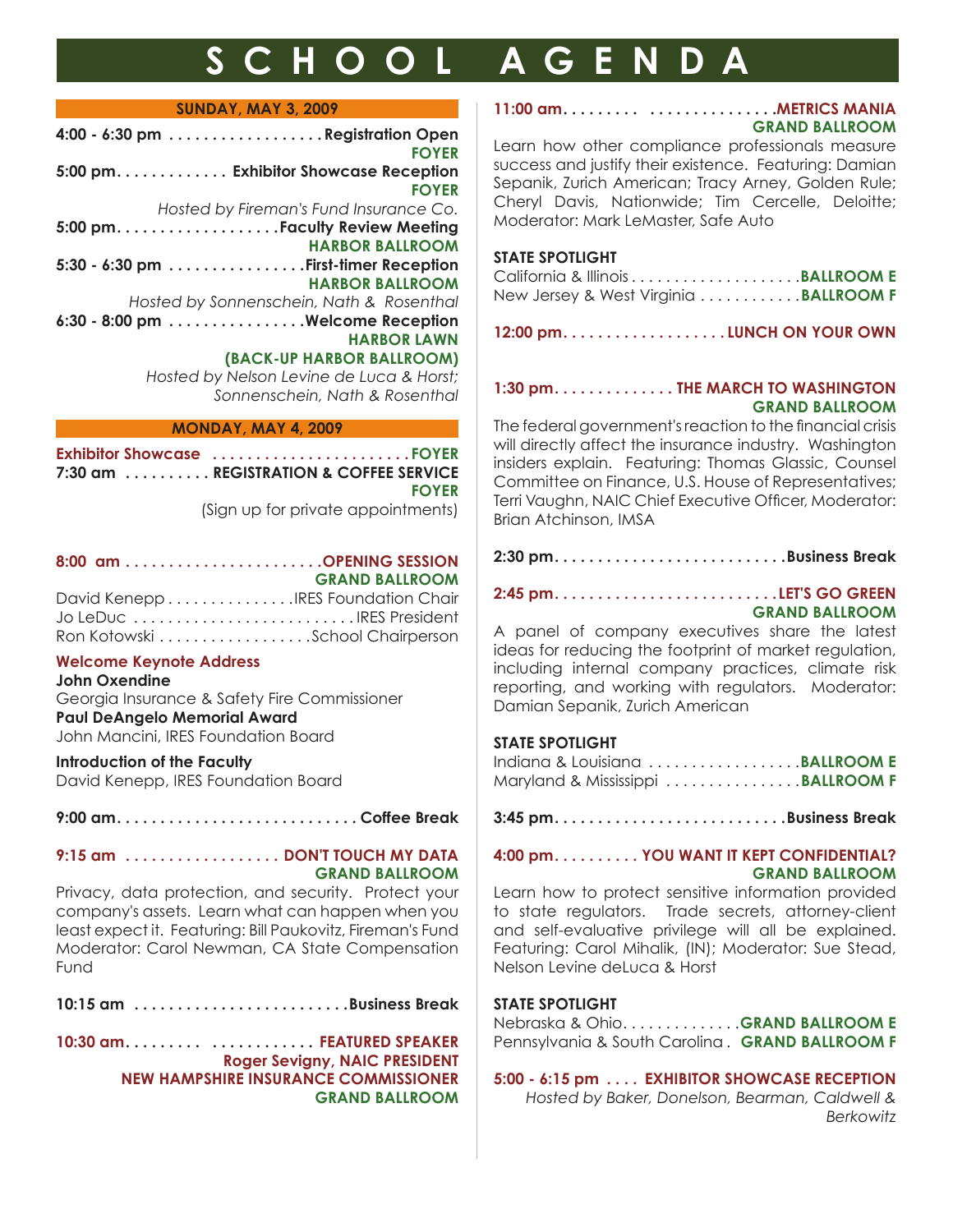## **S C HOOL A GENDA**

#### **TUESDAY, MAY 5, 2009**

| Exhibitor Showcase - Open until noon FOYER |              |
|--------------------------------------------|--------------|
| 8:00 am REGISTRATION OPEN                  |              |
|                                            | <b>FOYER</b> |

| 8:30 - 9:30 am CONTINENTAL BREAKFAST &   |
|------------------------------------------|
| <b>REGULATOR ROUND ROBIN DISCUSSIONS</b> |
| <b>HARBOR BALLROOM</b>                   |
|                                          |

#### **9:45 am. . . . . . FAST & FURIOUS - HOT TOPICS FOR P&C AND LIFE & HEALTH GRAND BALLROOM**

STOLI; Replacement; Agent Oversight; Interstate Compact; MCAS data. What is the NAIC really doing with the data?; Coastal Underwriting ; Book Transfers; Claims/Drive-in Centers; Electronic Delivery of Policy/ Termination Notice and more. Featuring: David Kenepp, Liberty Mutual Group; Fred Kottmann, Mutual of Omaha; Dudley Ewen, (MD); Lynette Baker (OH); Craig Leonard, NAIC; Moderator, Lew Melahn, **Attorney** 

#### **9:45 am. . . . . . .PRIVATE APPOINTMENTS WITH FACULTY BALLROOM D**

10:45 am.........................Business Break

#### **11:00 am. . . . . .MARKET REGULATION ACCREDITATION GRAND BALLROOM**

Learn how it might look and it's impact on state examiners, analysts, and contract examiners. Featuring: Gregory Squires, George Washington University; Tim Mullen, NAIC; Anne Marie Narcini, (NJ), Moderator: Jon Brynga, First Comp

#### **STATE SPOTLIGHT**

Texas & Virginia . . . . . . . . . . . . **HARBOR BALLROOM A** Washington & Wisconsin . . . . . .**HARBOR BALLROOM B** **12:00 pm. . . . . . . . . . . . . . . . . . . . . . . . . . . . .LUNCHEON**

**Ralph Tyler Maryland Insurance Commissioner CHATHAM BALLROOM A WALK OVER TO SAVANNAH CONVENTION CENTER**

#### **1:30 pm. . . . . . . . . . . . . . . . . . . . . LET'S PLAY JEOPARDY GRAND BALLROOM**

Test your insurance knowledge! Teams of regulators and industry vie for worthless (yet priceless) prizes . . . don't miss this one! Your Host: Alec Trainwreck (Bennett Katz) and Don Pardo (John Mancini)

#### **1:30 pm. . . . . . .PRIVATE APPOINTMENTS WITH FACULTY BALLROOM D**

2:30 pm ..........................Business Break

#### **2:45 pm**. **THE SECRET WORLD OF THE MARKET ANALYSIS WORKING GROUP (MAWG) GRAND BALLROOM**

Learn how companies are selected for multi-state exams and what regulators think "collaboration" means. Featuring: Joel Laucher (CA); Bruce Ramge, (NE); Anne Marie Narcini, (NJ); Mark Hooker, (WV), Craig Leonard, NAIC; Moderators: Gary Hernandez, Sonnenschein, Nath & Rosenthal and Sue Stead, Nelson Levine deLuca & Horst

3:45 pm ........................Business Break

#### **4:00 - 5:00 pm . . . . . . . REGULATORS ON THE HOT SEAT GRAND BALLROOM**

Regulators address the tough questions from industry. Moderator: Bennett Katz, 21st Century Insurance

#### **6:00 pm. . . . . . . . . . . . . HISTORIC TASTE OF SAVANNAH THE SAVANNAH RIVERBOAT BOARDS AT 5:30 PM AND DEPARTS AT 6:00 PM - DON'T BE LATE!**

*An excellent networking opportunity hosted by Wolters Kluwer Financial Services.*

#### IRES FOUNDATION ANTITRUST POLICY

As directors of the IRES Foundation or participants in any IRES Foundation meeting, all persons affliated with the insurance industry need to be mindful of the constraints of the antitrust laws. There shall be no discussions of agreements or concerted actions that may restrain competition. This prohibition includes the exchange of information concerning company rates, coverages, market practices, claims settlement practices, or any other competitive aspect of an individual company's operation. Each IRES Foundation member or meeting participant is obligated to speak up immediately for the purpose of preventing any discussion falling outside the bounds indicated.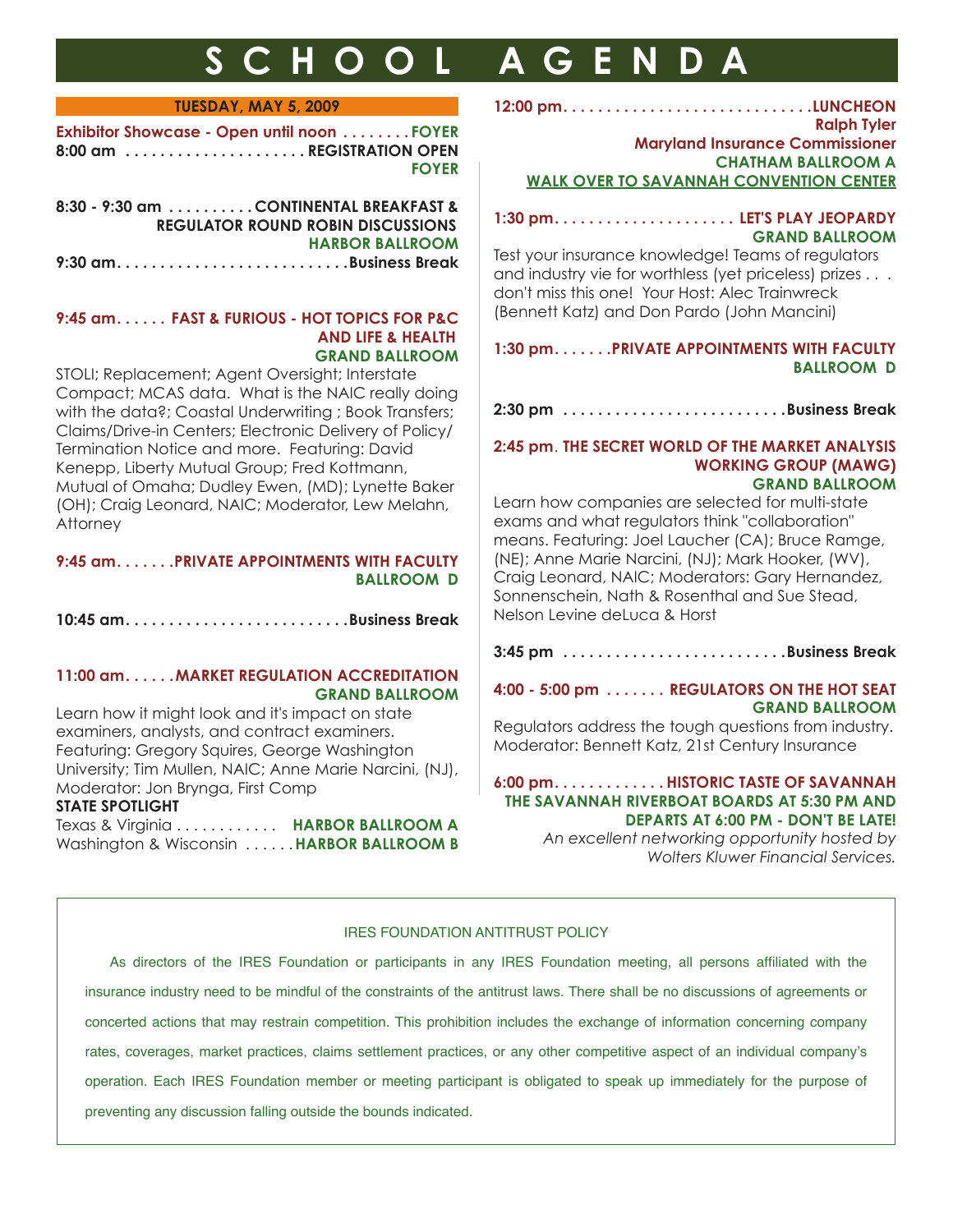## **F ACU L T Y**

**CALIFORNIA**

**Joel Laucher** *Chief Market Conduct*

**Craig Dixon** *Chief, Field Claims Bureau* 

**ILLINOIS Bill McAndrew** *Assistant Deputy Director*

**INDIANA Carol Mihalik** *Chief Deputy Commissioner*

**LOUISIANA Ron Musser** *Assistant Commissioner*

**MARYLAND Dudley Ewen, AIE** *Chief Examiner*

**MISSISSIPPI David Browning** *Chief Examiner*

**NEBRASKA**

**Bruce Ramge, CIE, MCM** *Deputy Director*

**NEW JERSEY Anne Marie Narcini, CIE, MCM** *Consumer Protection Services Manager*

**OHIO Lynette Baker** *Assistant Chief Market Conduct*

**PENNSYLVANIA Daniel Stemcosky, AIE, MCM** *Life & Health MC Division Chief*

**SOUTH CAROLINA June DuBard** *Market Regulation Coordinator*

**TEXAS David Moskowitz** *Assistant Chief Examiner* **VIRGINIA**

**James Young, CIE** *Sr. Insurance Market Examiner*

**WASHINGTON Leslie Krier, AIE** *Market Conduct Oversight Manager*

**WEST VIRGINIA Mark Hooker, AIE, MCM** *Chief Market Conduct Examiner*

**WISCONSIN Jo LeDuc, CIE, MCM** *IRES President* **Michael Honeck** *Chief, Life & Health Section*

**NAIC Tim Mullen, CIE** *Director of Market Regulation*

**Craig Leonard, CIE** *Market Analysis Manager*

**Joe Bieniek, AIE** *Statistical Information Manager* **Eric Nordman, CIE** *Director of Research*

### **Keynote Speakers**

**John Oxendine Georgia Insurance and Safety Fire Commissioner Roger Sevigny New Hampshire Insurance Commissioner Ralph Tyler Maryland Insurance Commissoner**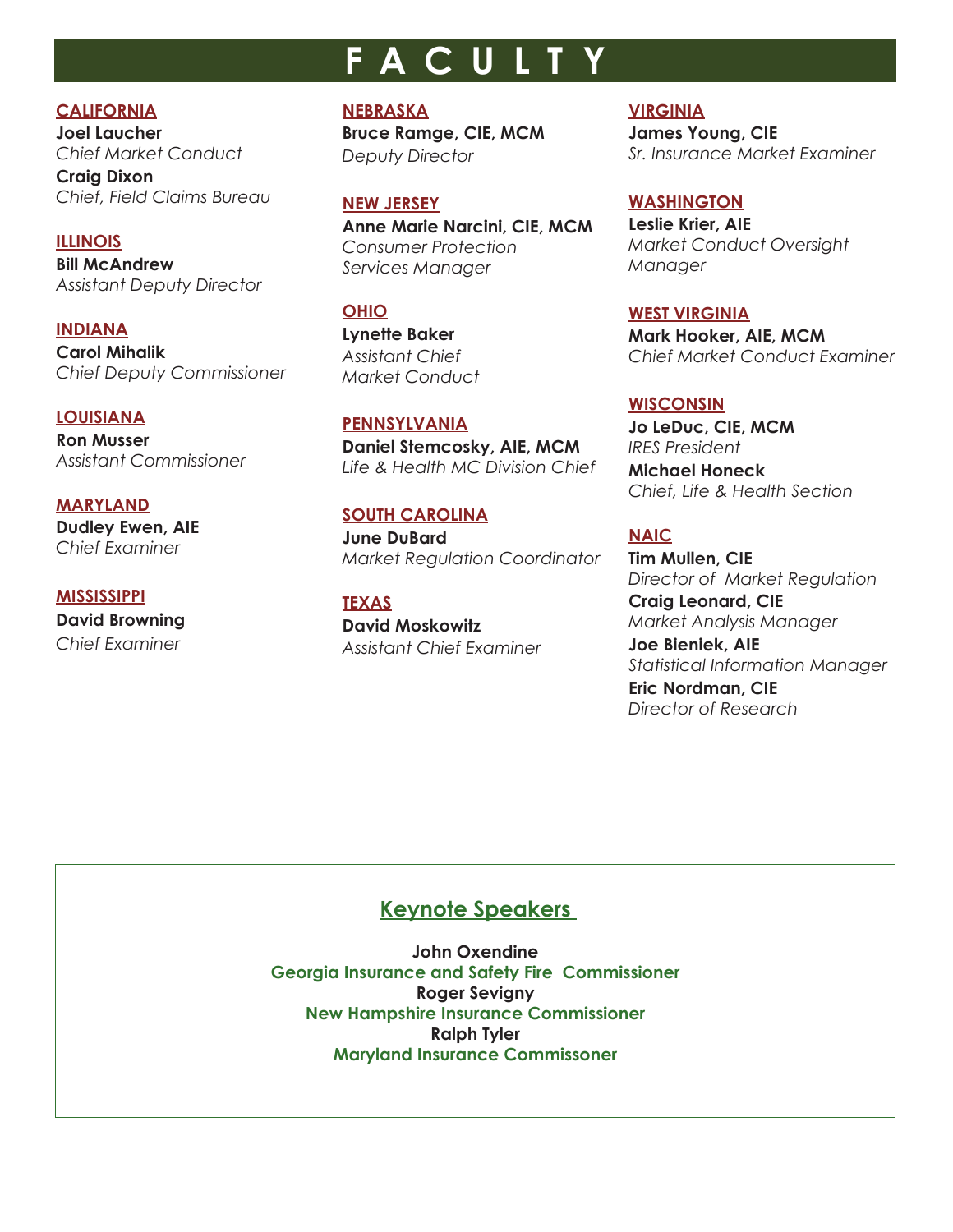## **T H ANK S T O O U R S P O N SORS AND E X H IBIT ORS**

**These sponsors help make this School possible.**

## **Platinum Sponsors (\$2000 & Up)**

Sonnenschein, Nath & Rosenthal Wolters Kluwer Financial Services Nelson Levine de Luca & Horst Fireman's Fund Insurance Company Baker, Donelson, Bearman, Caldwell & Berkowitz

## **Gold Sponsors (\$1500)**

INS Regulatory Insurance Services, Inc.

## **Silver Sponsors (\$1000)**

Safe Auto Insurance Company Locke Lord Bissell & Liddell AXENTIS

## **Bronze Sponsors (\$500)**

Kaplan Financial NIPR Westmont Associates, Inc.

**Please extend your personal thanks to one of their representatives.**

**Go to www.ires-foundation.org to visit these companies.**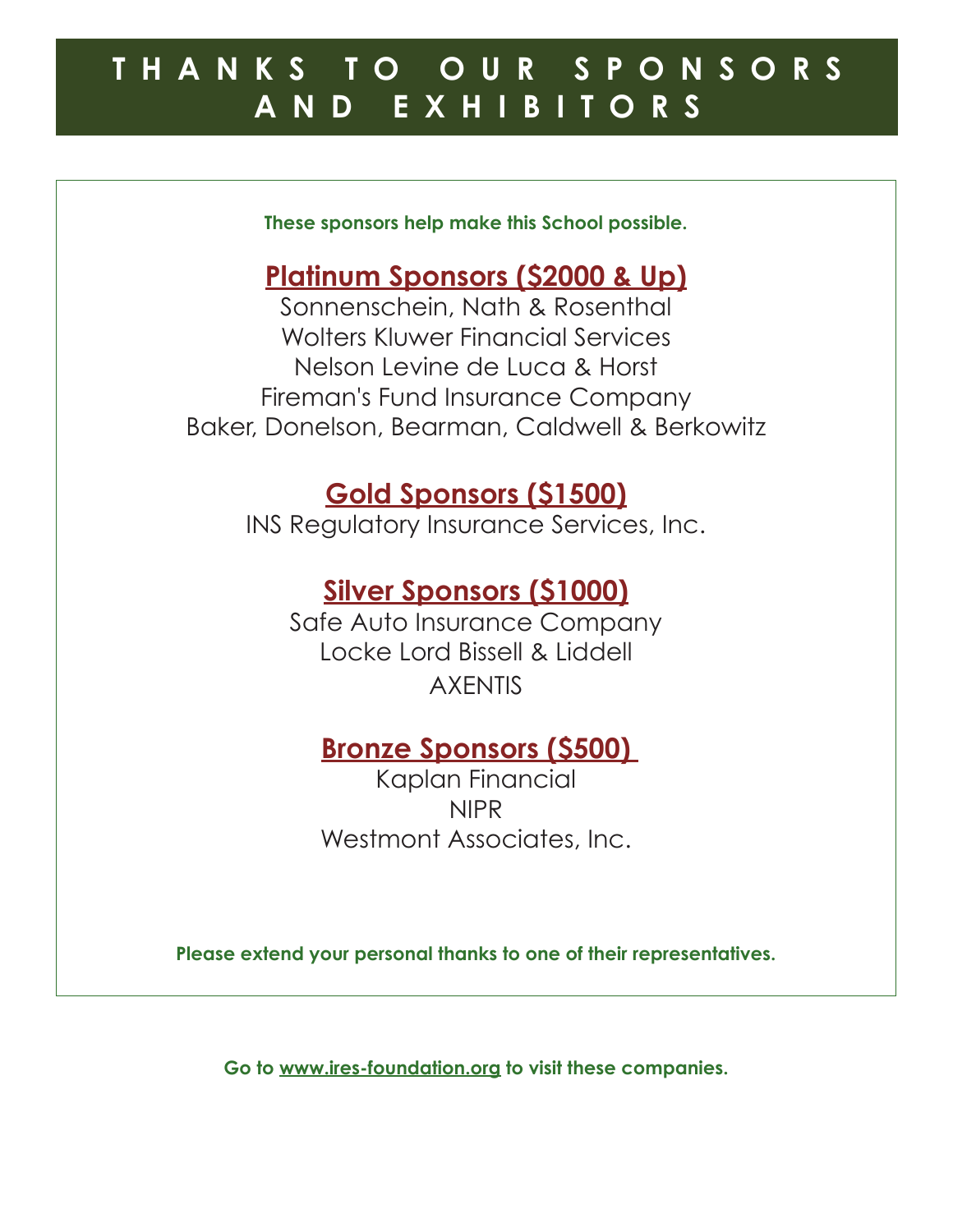### **I R E S FO UNDATI O N B O A R D OF D I R ECT ORS**

#### **Chairman**

David G. Kenepp Liberty Mutual Group Boston, MA

**Vice Chairman** Bennett L. Katz 21st Century Insurance Woodland Hills, CA

**President** James F. Fryer Pearson VUE Bala Cynwyd, PA

#### **Vice President**

Cynthia Davidson Kaplan Financial Manhattan Beach, CA

#### **Secretary** Susan T. Stead

Nelson Levine de Luca & Horst Columbus, OH

**Treasurer** John C. Mancini USAA San Antonio, TX David R. Abel Abel & Lantis, P.C. Carmel, IN

Brian K. Atchinson IMSA Bethesda, MD

Jon Brynga FirstComp Insurance Warwick, RI

Robin L. Clover Fireman's Fund Insurance Novato, CA

Lisa B. Crump American National P & C Co. Springfield, MO

David A. Evans Wolters Kluwer Financial Services Waltham, MA

Bruce W. Foudree Locke Lord Bissell & Liddell Chicago, IL

Gary A. Hernandez Sonnenschein, Nath & Rosenthal San Francisco, CA

Michael Hickey MetLife Washington, DC

Ron Kotowski Bankers Life/Conseco Springfield, IL

Fred Kottmann Mutual of Omaha Omaha, NE

Mark LeMaster Safe Auto Ins. Co. Columbus, OH

Lewis E. Melahn Attorney Jefferson City, MO

Carol R. Newman State Compensation Insurance Fund San Francisco, CA

Tracy A. Arney Golden Rule Insurance Indianapolis, IN

Damian V. Sepanik Zurich North America Schaumburg, IL

Beth E. Mack Wells Fargo & Co. Des Moines, IA

Mary J. Tresnak AEGON Companies Cedar Rapids, IA

Jo A. LeDuc WI Dept. of Ins. IRES President

Dennis Shoop INS Regulatory Insurance Services, Inc. IRES Education Chair

Gary W. Kimbell MO Dept. of Ins. IRES Treasurer

The IRES Foundation is a not-for-proft corporation and educational trust pursuant to Section 501(c)(3) of the U.S. Internal Revenue Code and organized under the laws of Missouri. The Foundation's mission is to assist in the development of educational and training opportunities for professional insurance regulators as well as educating the private sector about state insurance regulation. The Foundation funds not-for-proft educational programs and awards grants and seed money to qualifying organizations for this purpose.

The Foundation's work ultimately benefts all those involved in or affected by insurance regulation. Well-trained and well-equipped regulators do a better job of protecting the public and monitoring the insurance marketplace. Regulators who continue their education are better positioned to regulate and communicate with the insurance industry, resulting in a clearer understanding of regulatory requirements and expectations.

The IRES Foundation each year sponsors The National Insurance School on Market Regulation, which brings state insurance regulators together with government relations personnel to review the latest issues governing "market conduct" and market regulation compliance.

The IRES Foundation operates independently of the Insurance Regulatory Examiners Society yet works very closely with IRES to develop educational programs. Several IRES offcers are members of the Foundation's Board of Directors.



1821 University Ave W Ste S256 St. Paul, MN 55104 Phone: 651-917-6254 Fax: 651-917-1835 www. ires-foundation.org